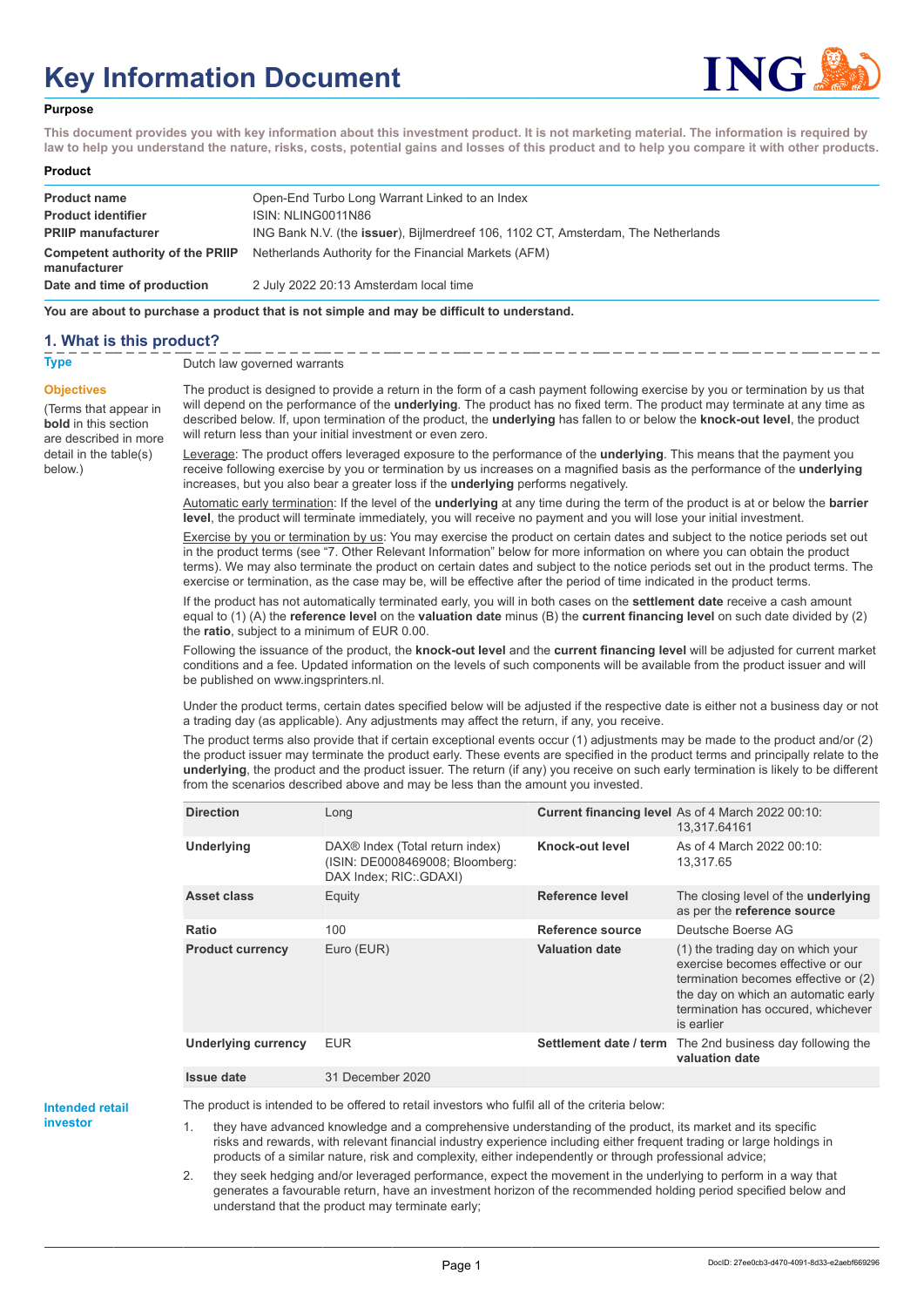- 3. they accept the risk that the issuer could fail to pay or perform its obligations under the product and they are able to bear a total loss of their investment; and
- 4. they are willing to accept a level of risk to achieve potential returns that is consistent with the summary risk indicator shown below.

The product is not intended to be offered to retail clients who do not fulfil these criteria.

#### **2. What are the risks and what could I get in return?**

**Risk indicator**

**Performance scenarios**



**Lower risk Higher risk**



**The risk indicator assumes you keep the product for 1 day. The actual risk can vary significantly if you cash in at an early or a later stage and you may get back less.**

The summary risk indicator is a guide to the level of risk of this product compared to other products. It shows how likely it is that the product will lose money because of movements in the markets or because we are not able to pay you.

We have classified this product as 7 out of 7, which is the highest risk class. This rates the potential losses from future performance at a very high level, and poor market conditions are very unlikely to impact our capacity to pay you.

**Be aware of currency risk:** If the currency of your account is different to the currency of this product, you will be exposed to the risk of suffering a loss as a result of the conversion of the currency of the product into the account currency. This risk is not considered in the indicator shown above.

**Be aware of currency risk:** If (i) the Underlying is traded in a different currency than EUR the unwind amount will be converted to EUR at the prevailing exchange rate which may result in a loss; or (ii) the currency of your account is different from the Currency of the product, you may be exposed to the risk of suffering a loss as a result of the conversion of the Currency of the product into the account currency. Risk (ii) above is not considered in the indicator shown above.

This product does not include any protection from future market performance so you could lose some or all of your investment. If we are not able to pay you what is owed, you could lose your entire investment.

For detailed information about all risks relating to the product please refer to the risk sections of the prospectus and any supplements thereto as specified in the section "7. Other relevant information" below.

**Market developments in the future cannot be accurately predicted. The scenarios shown are only an indication of some of the possible outcomes based on recent returns.**

*Investment: EUR 10,000*

| <b>Scenarios</b>           |                                                                           | 1 day                          |  |
|----------------------------|---------------------------------------------------------------------------|--------------------------------|--|
|                            |                                                                           | (Recommended holding period)   |  |
| <b>Stress scenario</b>     | What you might get back after costs<br>Percentage return (not annualised) | <b>EUR 0.00</b><br>$-100.00\%$ |  |
| Unfavourable scenario      | What you might get back after costs<br>Percentage return (not annualised) | EUR 0.00<br>$-100.00\%$        |  |
| <b>Moderate scenario</b>   | What you might get back after costs<br>Percentage return (not annualised) | <b>EUR 0.00</b><br>$-100.00\%$ |  |
| <b>Favourable scenario</b> | What you might get back after costs<br>Percentage return (not annualised) | <b>EUR 0.00</b><br>$-100.00\%$ |  |

The average returns shown in the above table are not annualised, which means they may not be comparable to the average returns shown in other key information documents.

This table shows the money you could get back over the next day under different scenarios, assuming that you invest EUR 10,000.

The scenarios shown illustrate how your investment could perform. The recommended holding period for this product is less than one year. The figures are therefore not calculated on a per year basis, but for the recommended holding period. Figures in this section and "4. What are the costs?" are therefore not comparable with figures given for products with a recommended holding period of at least one year. The scenarios presented are an estimate of future performance based on evidence from the past on how the value of this investment varies, and are not an exact indicator. What you get will vary depending on how the market performs and how long you keep the product. The stress scenario shows what you might get back in extreme market circumstances, and it does not take into account the situation where we are not able to pay you.

This product cannot be easily cashed in. This means it is difficult to estimate how much you would get back if you cash in before the recommended holding period. You will either be unable to cash in early or you will have to pay high costs or make a large loss if you do so.

The figures shown include all the costs of the product itself, but may not include all the costs that you pay to your advisor or distributor. The figures do not take into account your personal tax situation, which may also affect how much you get back.

Buying this product holds that you think the level of the underlying will increase.

Your maximum loss would be that you will lose your investment.

#### **3. What happens if ING Bank N.V. is unable to pay out?**